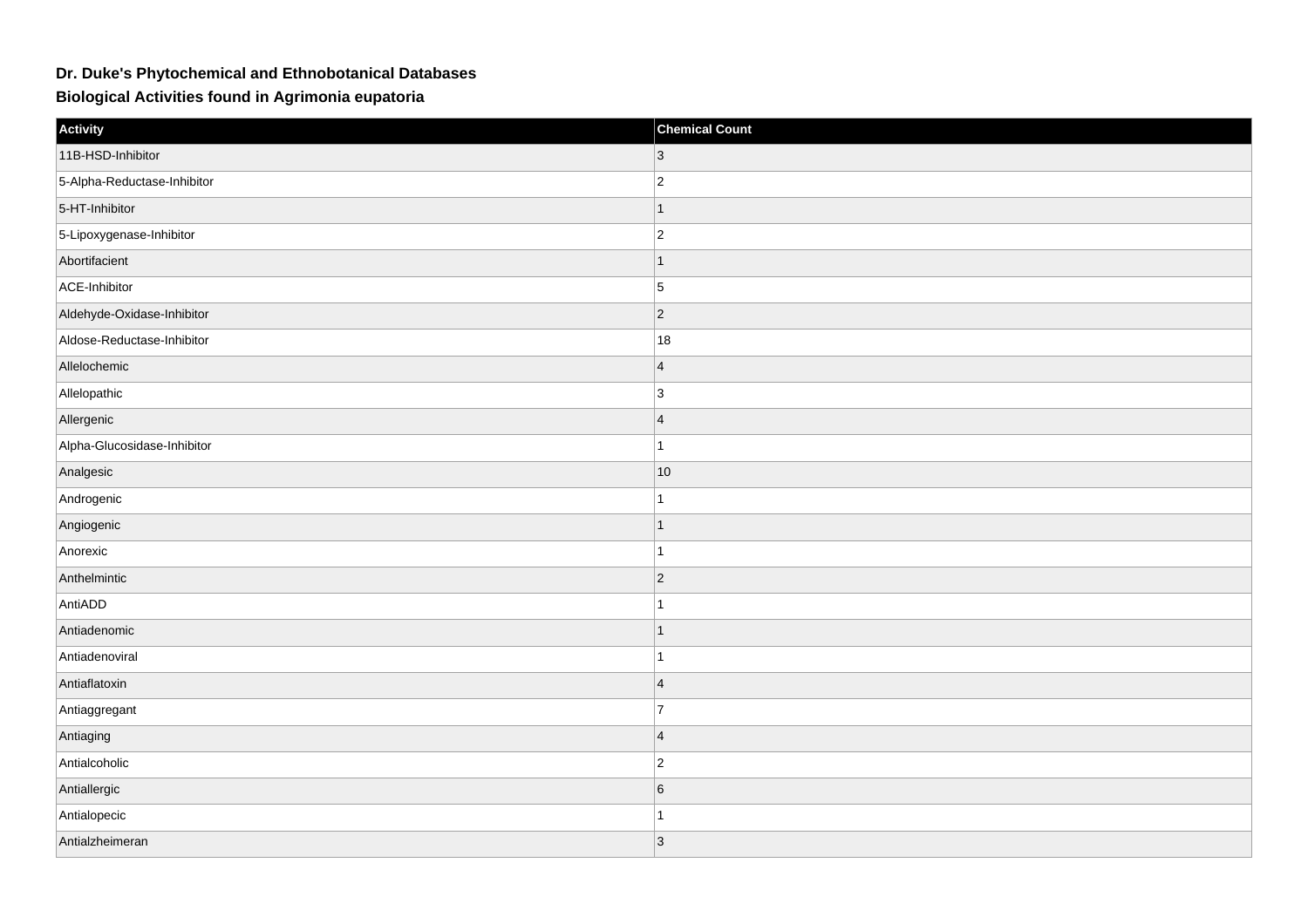| Activity                 | <b>Chemical Count</b> |
|--------------------------|-----------------------|
| Antianaphylactic         | $ 2\rangle$           |
| Antiandrogenic           | $ 2\rangle$           |
| Antiangiogenic           | $\vert$ 3             |
| Antianorectic            | $\mathbf{1}$          |
| Antiapoplectic           | $\overline{1}$        |
| Antiarrhythmic           | $\overline{5}$        |
| Antiarthritic            | $\overline{4}$        |
| Antiasthmatic            | $\overline{2}$        |
| Antiatherogenic          | $\vert$ 3             |
| Antiatherosclerotic      | $ 3\rangle$           |
| Antibackache             | $\mathbf{1}$          |
| Antibacterial            | 24                    |
| Antiberiberi             | 1                     |
| Anticancer               | 8                     |
| Anticancer (Breast)      | 1                     |
| Anticancer (Cervix)      | $ 2\rangle$           |
| Anticancer (Colon)       | $\overline{4}$        |
| Anticancer (Esophagus)   | $\overline{1}$        |
| Anticancer (Forestomach) | $ 2\rangle$           |
| Anticancer (Liver)       | $ 2\rangle$           |
| Anticancer (Lung)        | $ 2\rangle$           |
| Anticancer (Mouth)       | $\mathbf{1}$          |
| Anticancer (Skin)        | $ 2\rangle$           |
| Anticanker               | $\overline{1}$        |
| Anticapillary-Fragility  | $ 2\rangle$           |
| Anticarcinogenic         | $\overline{4}$        |
| Anticarcinomic           | $ 2\rangle$           |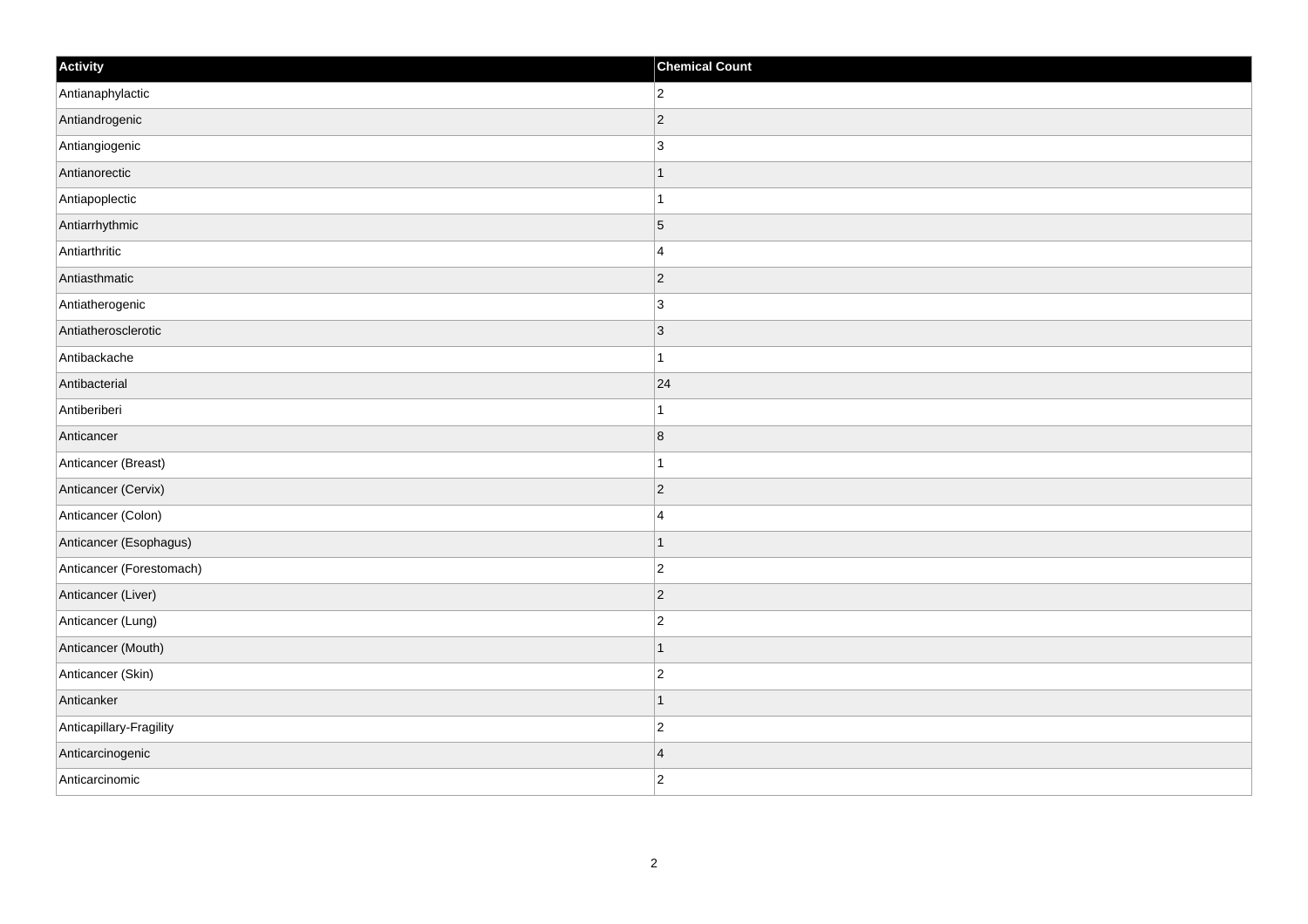| Activity                | <b>Chemical Count</b> |
|-------------------------|-----------------------|
| Anticarcinomic (Breast) | $\vert$ 1             |
| Anticardiospasmic       | $\overline{1}$        |
| Anticariogenic          | $\vert$ 5             |
| Anticataract            | $\,6$                 |
| Anticholestatic         | $\mathbf 1$           |
| Anticlastogen           | 3                     |
| Anticolitic             | $ 2\rangle$           |
| Anticomplement          | $\mathbf{1}$          |
| Anticomplementary       | 3                     |
| Anticonvulsant          | $\overline{1}$        |
| AntiCrohn's             | $\overline{1}$        |
| AntiCVI                 |                       |
| Anticystitic            | $\vert$ 1             |
| Antidandruff            | $\mathbf{1}$          |
| Antidecubitic           | $\mathbf 1$           |
| Antideliriant           | $\mathbf{1}$          |
| Antidementia            | $ 2\rangle$           |
| Antidepressant          | $ 2\rangle$           |
| Antidermatic            | $ 2\rangle$           |
| Antidermatitic          | $\overline{4}$        |
| Antidermatotic          | $\mathbf 1$           |
| Antidiabetic            | $\overline{4}$        |
| Antidiabetic?           | $\mathbf 1$           |
| Antidiarrheic           | $\mathbf{1}$          |
| Antidysenteric          | $\mathbf 1$           |
| Antidysmenorrheic       | -1                    |
| Antidyspeptic           | $\mathbf{1}$          |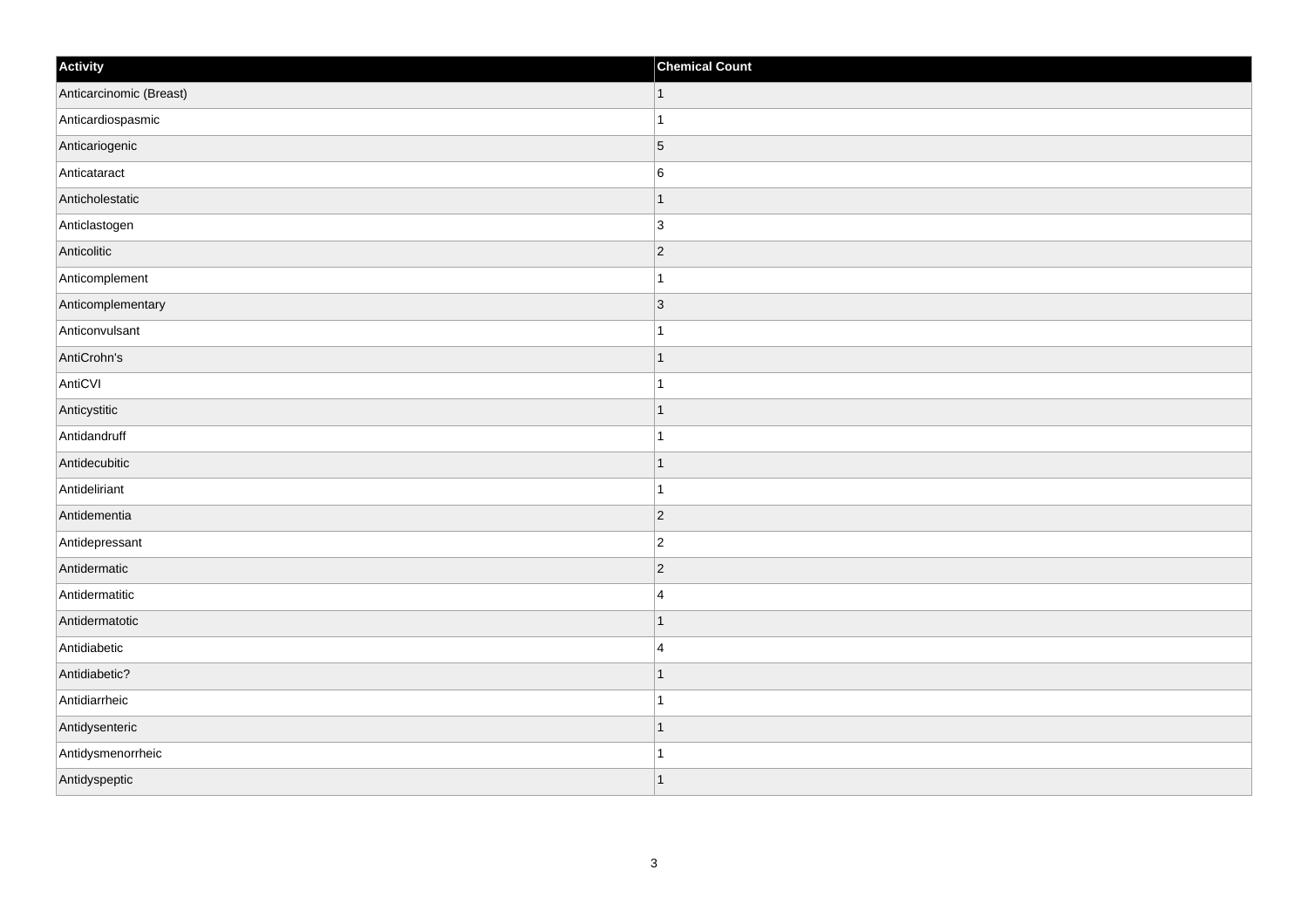| Activity            | <b>Chemical Count</b> |
|---------------------|-----------------------|
| AntiEBV             | $\overline{2}$        |
| Antieczemic         | $\overline{1}$        |
| Antiedemic          | $\overline{7}$        |
| Antielastase        | $\overline{4}$        |
| Antiencephalitic    | $\mathbf{1}$          |
| Antiencephalopathic | $\mathbf 1$           |
| Antiendotoxic       | $\mathbf 1$           |
| Antierythemic       | $\mathbf 1$           |
| Antiescherichic     | $\overline{3}$        |
| Antiestrogenic      | $\vert$ 5             |
| Antifatigue         | $\overline{c}$        |
| Antifeedant         | 9                     |
| Antifertility       | $\overline{3}$        |
| Antifibrinolytic    | $\mathbf 1$           |
| Antifibrosarcomic   | $ 2\rangle$           |
| Antiflu             | $\vert$ 5             |
| Antigastric         | $\mathbf 1$           |
| Antigastritic       | $\vert$ 1             |
| Antigenotoxic       | $\mathbf 1$           |
| Antigingivitic      | $ 2\rangle$           |
| Antiglaucomic       | $\overline{1}$        |
| Antigonadotrophic   | $\vert$ 1             |
| Antigonadotropic    | 3                     |
| AntiGTF             | $ 2\rangle$           |
| Antihangover        | $\mathbf 1$           |
| Antiheartburn       | 1                     |
| Antihematuric       | $\overline{1}$        |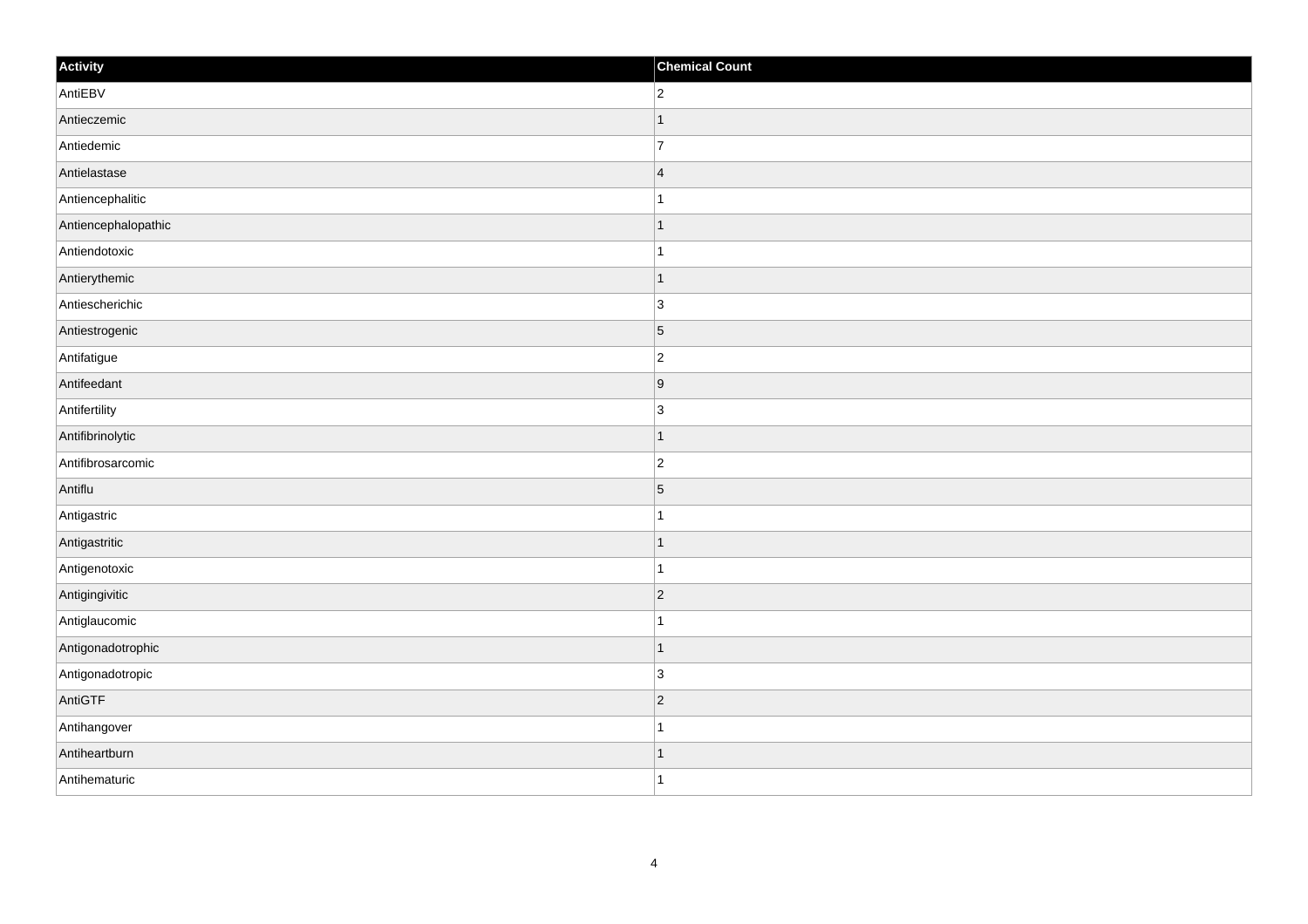| Activity                  | <b>Chemical Count</b> |
|---------------------------|-----------------------|
| Antihemolytic             | $ 2\rangle$           |
| Antihemorrhagic           | $\mathbf{1}$          |
| Antihemorrhoidal          | $\mathbf{1}$          |
| Antihepatitic             | $\mathbf{1}$          |
| Antihepatoadenomic        | $\mathbf{1}$          |
| Antihepatotoxic           | 12                    |
| Antiherpetic              | 13                    |
| Antihistaminic            | 9                     |
| AntiHIV                   | $\vert 8 \vert$       |
| Antihydrophobic           | $\mathbf{1}$          |
| Antihypercholesterolemic  | $\overline{2}$        |
| Antihyperlipidemic        | $\overline{2}$        |
| Antihyperlipoproteinaemic | $\vert$ 1             |
| Antihypertensive          | 3                     |
| Antihyperthyroid          | 3                     |
| Antiichthyosic            | $\mathbf{1}$          |
| Antiimplantation          | $\vert$ 1             |
| Antiinflammatory          | 22                    |
| Antiischemic              | $ 2\rangle$           |
| AntiLegionella            | 3                     |
| Antileishmanic            | $ 2\rangle$           |
| Antileukemic              | 13                    |
| Antileukotriene           | $ 3\rangle$           |
| Antilipolytic             | $\mathbf{1}$          |
| Antilipoperoxidant        | $ 2\rangle$           |
| AntiLyme                  | 1                     |
| Antilymphocytic           | $\vert$ 1             |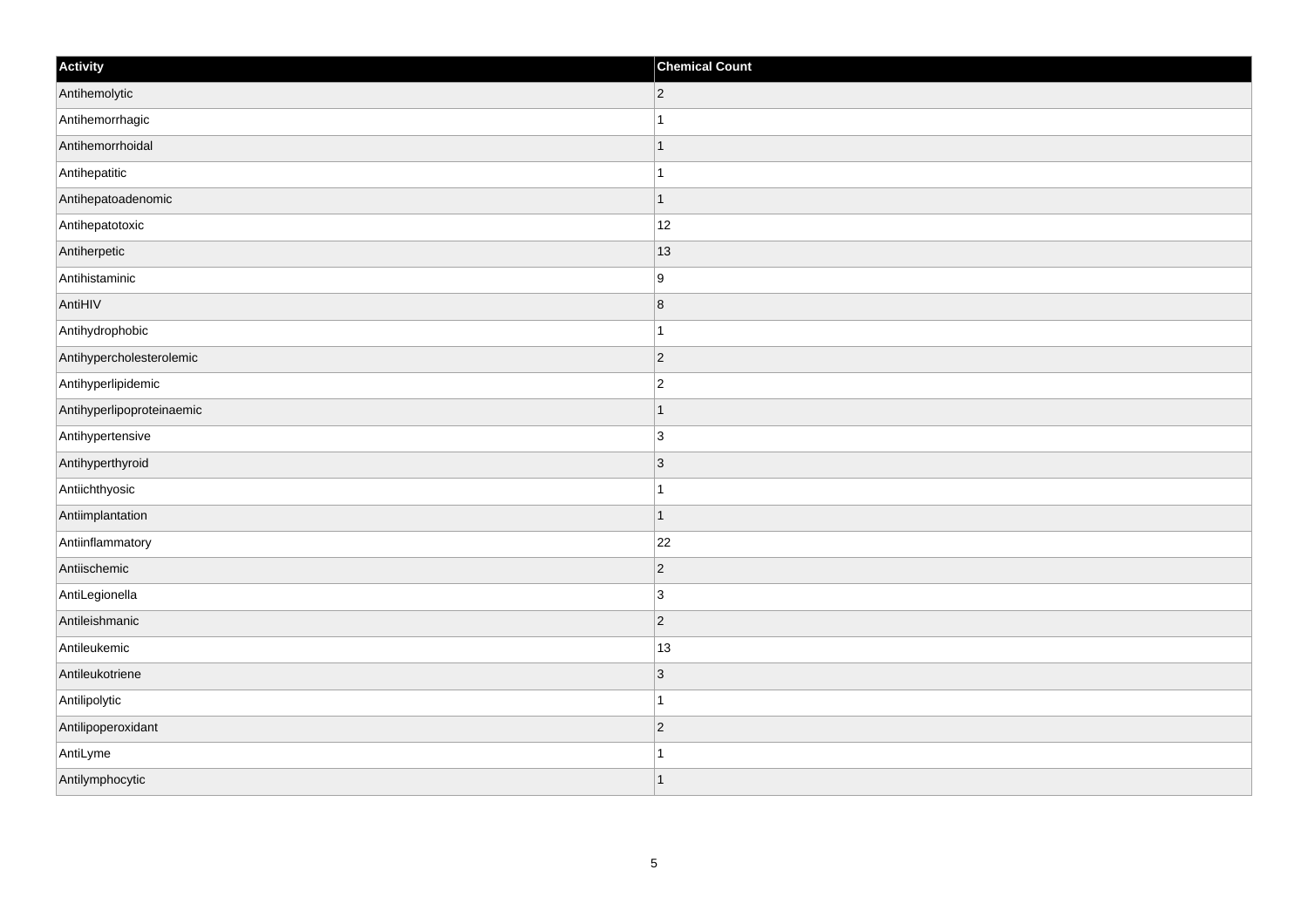| Activity           | <b>Chemical Count</b> |
|--------------------|-----------------------|
| Antilymphomic      | $ 3\rangle$           |
| Antimalarial       | $\vert 4 \vert$       |
| Antimelanogenic    | 3                     |
| Antimelanomic      | $\vert$ 4             |
| Antimetastatic     | 4                     |
| Antimigraine       | $\mathbf{1}$          |
| Antimitotic        | $\mathbf{1}$          |
| Antimutagenic      | 16                    |
| Antimyocarditic    | $\vert$ 2             |
| Antineoplastic     | $\vert$ 1             |
| Antinephritic      | 3                     |
| Antineuralgic      | $ 2\rangle$           |
| Antineurasthenic   | $\mathbf{1}$          |
| Antineuritic       | $\vert$ 1             |
| Antineuropathic    | $\vert$ 1             |
| Antinitrosaminic   | $\overline{5}$        |
| Antinociceptive    | $\overline{6}$        |
| Antiobesity?       | $\vert$ 1             |
| Antioncychomycotic | $\vert$ 1             |
| Antiophidic        | $\vert$ 4             |
| Antiosteotic       | $\vert$ 1             |
| Antioxidant        | 23                    |
| Antipancreatitic   | $\mathbf{1}$          |
| Antiperiodic       | $\vert$ 1             |
| Antiperiodontal    | $\vert$ 2             |
| Antiperiodontic    | $\vert$ 2             |
| Antiperistaltic    | $ 2\rangle$           |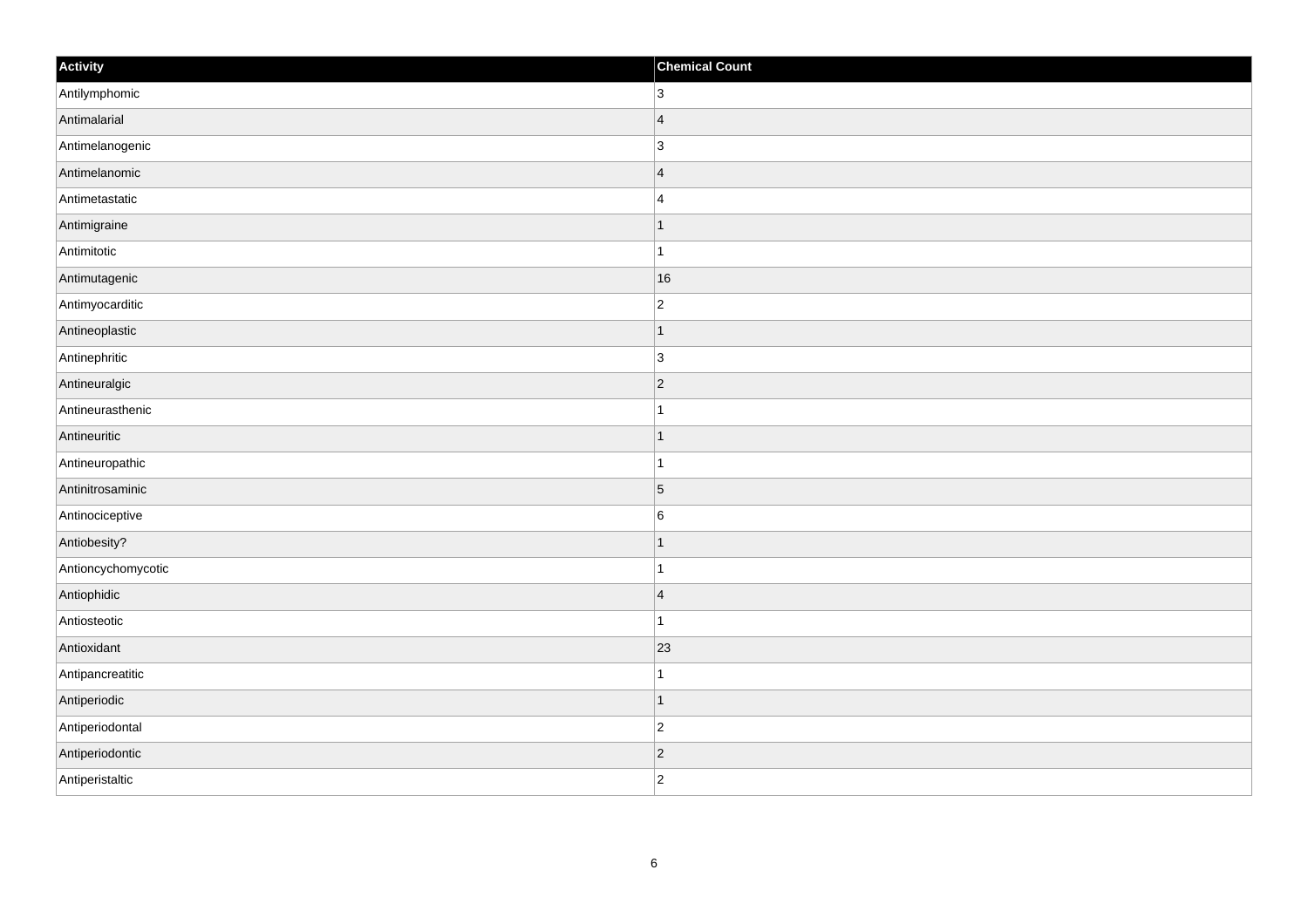| Activity            | <b>Chemical Count</b> |
|---------------------|-----------------------|
| Antipermeability    | $\vert$ 1             |
| Antiperoxidant      | 9                     |
| Antipharyngitic     | $\mathbf{1}$          |
| Antiplaque          | $\vert$ 4             |
| Antiplasmodial      | $\vert$ 3             |
| Antiplatelet        | $\mathbf{1}$          |
| AntiPMS             | $\vert$ 1             |
| Antipodagric        | $\vert$ 1             |
| Antipodriac         | $\vert$ 1             |
| Antipolio           | 3                     |
| Antipoliomyelitic   | $\mathbf{1}$          |
| Antiprogestational  | $\vert$ 1             |
| Antiproliferant     | $\overline{5}$        |
| Antiproliferative   | $\vert$ 1             |
| Antiprostaglandin   | $ 3\rangle$           |
| Antiprostanoid      | $\mathbf{1}$          |
| Antiprostatadenomic | $\vert$ 1             |
| Antiprostatitic     | $\vert$ 2             |
| Antiprotozoal       | $\vert$ 1             |
| Antipsoriac         | $ 2\rangle$           |
| Antipurpuric        | $ 2\rangle$           |
| Antipyretic         | $ 2\rangle$           |
| Antiradicular       | 13                    |
| Antirenitic         | $\vert$ 1             |
| Antirheumatic       | $ 2\rangle$           |
| Antisclerodermic    | 1                     |
| Antiseborrheic      | $\vert$ 1             |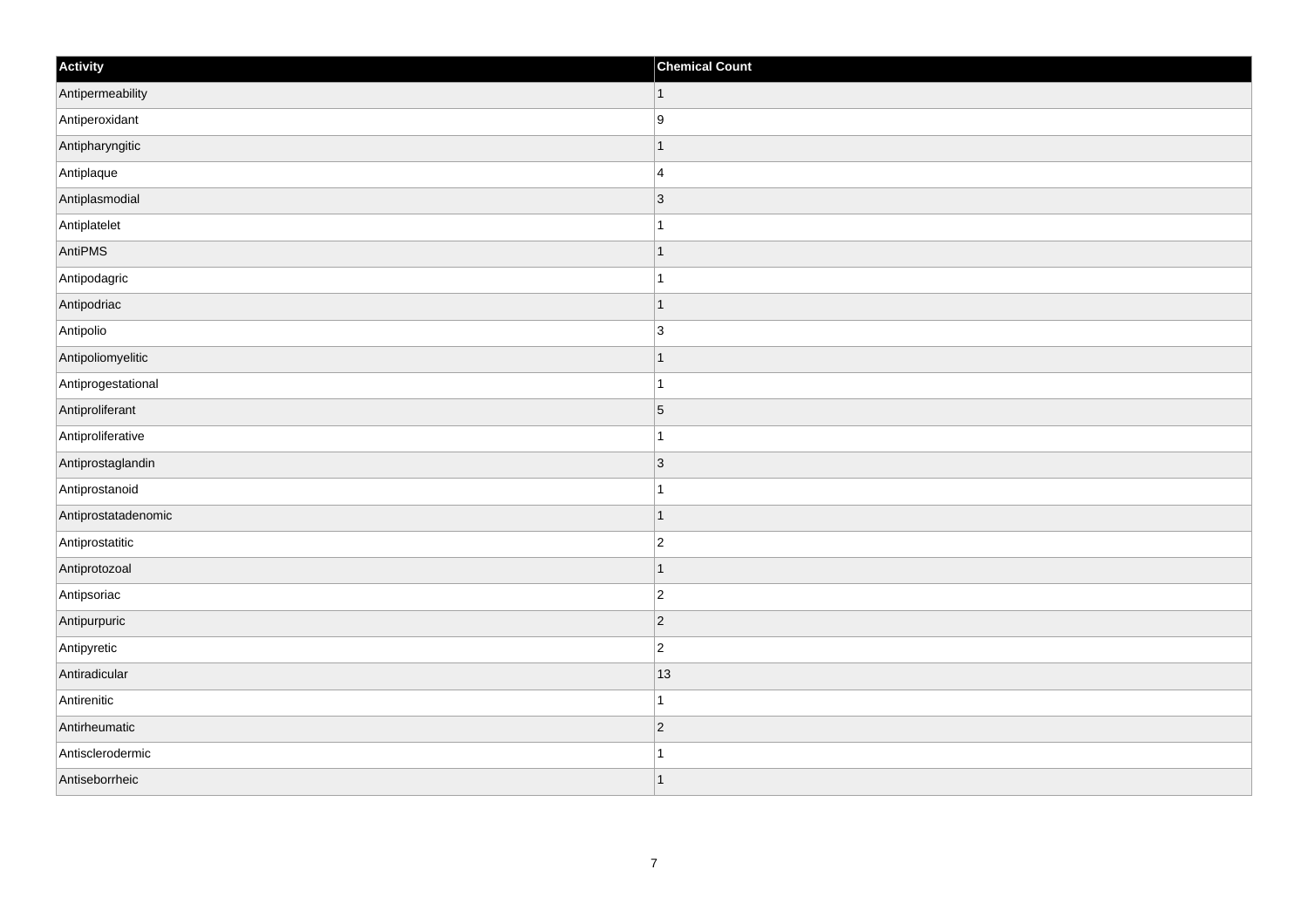| Activity                | <b>Chemical Count</b> |
|-------------------------|-----------------------|
| Antiseptic              | 8                     |
| Antiserotonin           | $ 2\rangle$           |
| Antisickling            | $\overline{c}$        |
| Antispasmodic           | 10                    |
| Antistaphylococcic      | $\overline{4}$        |
| Antistomatitic          | $\mathbf 1$           |
| Antistreptococcic       | $\overline{2}$        |
| Antistress              |                       |
| Antisunburn             | $\overline{3}$        |
| AntiTGF-beta            | $\vert$ 1             |
| Antithiamin             | $\overline{c}$        |
| Antithrombic            | $ 2\rangle$           |
| Antithrombogenic        | $\overline{2}$        |
| Antithromboxane         | 1                     |
| Antithyroid             | $\vert$ 5             |
| Antitrypanosomic        | $ 3\rangle$           |
| Antitumor               | 18                    |
| Antitumor (Bladder)     |                       |
| Antitumor (brain)       | $\overline{2}$        |
| Antitumor (Breast)      | $\overline{4}$        |
| Antitumor (Cervix)      | $\overline{c}$        |
| Antitumor (Colon)       | $\sqrt{6}$            |
| Antitumor (Forestomach) | $\overline{c}$        |
| Antitumor (Kidney)      | $\mathbf 1$           |
| Antitumor (Liver)       | $\overline{2}$        |
| Antitumor (Lung)        | $\sqrt{5}$            |
| Antitumor (Mouth)       | $\mathbf{1}$          |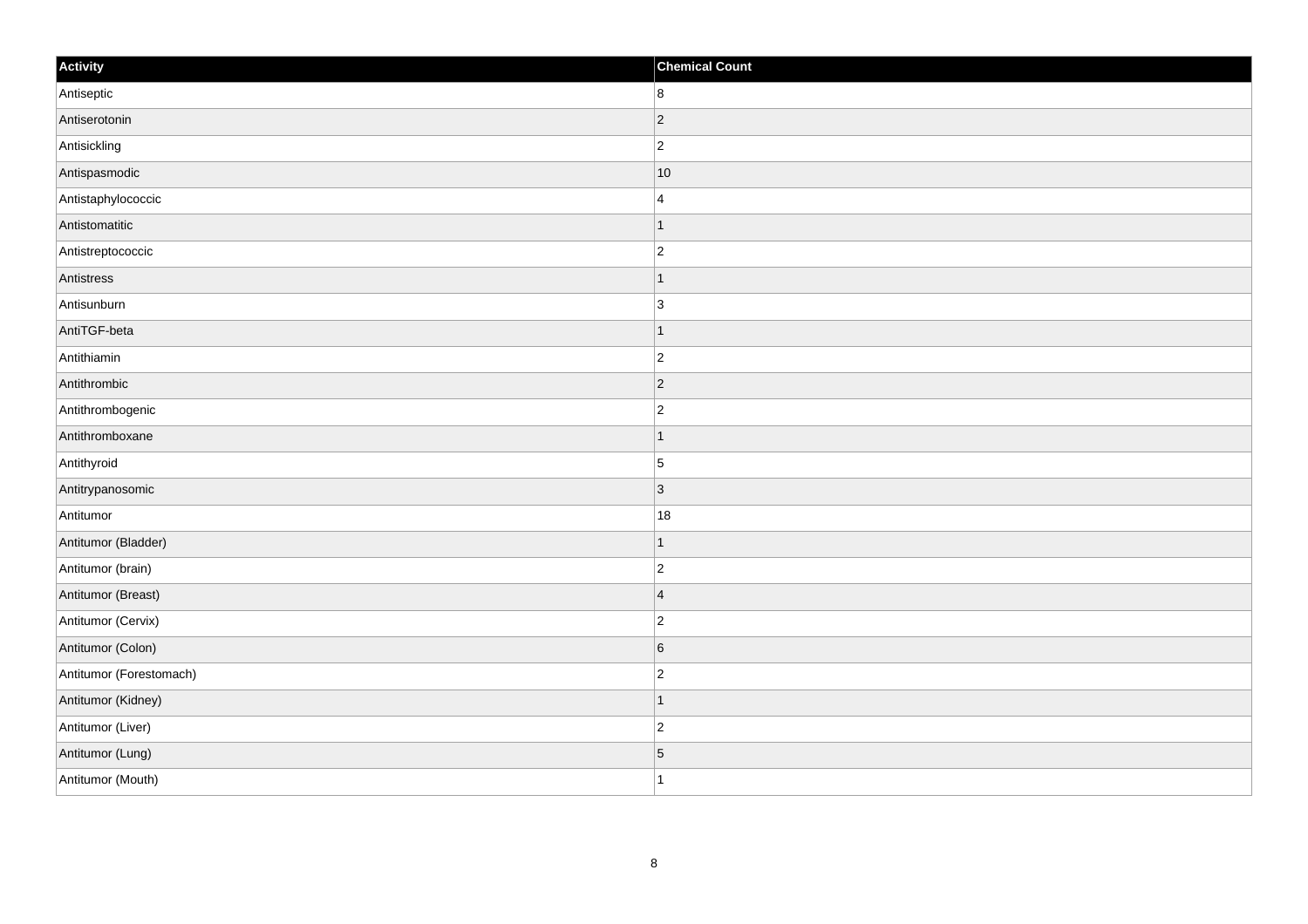| Activity             | <b>Chemical Count</b> |
|----------------------|-----------------------|
| Antitumor (Ovary)    | $ 3\rangle$           |
| Antitumor (Pancreas) | $\overline{1}$        |
| Antitumor (Skin)     | $\overline{7}$        |
| Antitumor (Stomach)  | $ 2\rangle$           |
| Antitumor (Thyroid)  | $\mathbf{1}$          |
| Antitumor-Promoter   | 10                    |
| Antitussive          | $ 3\rangle$           |
| Antitympanitic       | $\overline{1}$        |
| Antiulcer            | 9                     |
| Antiulcerogenic      | $\overline{1}$        |
| Antivaccinia         | $\mathbf{1}$          |
| Antivaricose         | $\overline{1}$        |
| Antiviral            | 18                    |
| Antiwrinkle          | $\overline{1}$        |
| Antiyeast            | $\overline{1}$        |
| Anxiolytic           | $ 2\rangle$           |
| Aphidifuge           | $\overline{1}$        |
| Apoptotic            | 8                     |
| Aromatase-Inhibitor  | $\overline{5}$        |
| Artemicide           | 1                     |
| Arteriodilator       | $\overline{1}$        |
| Ascaricide           | $\overline{1}$        |
| Astringent           | $ 2\rangle$           |
| ATPase-Inhibitor     | $\overline{ }$        |
| Autotoxic            | $\mathbf{1}$          |
| Bacteristat          | 1                     |
| Beta-Blocker         | $\mathbf{1}$          |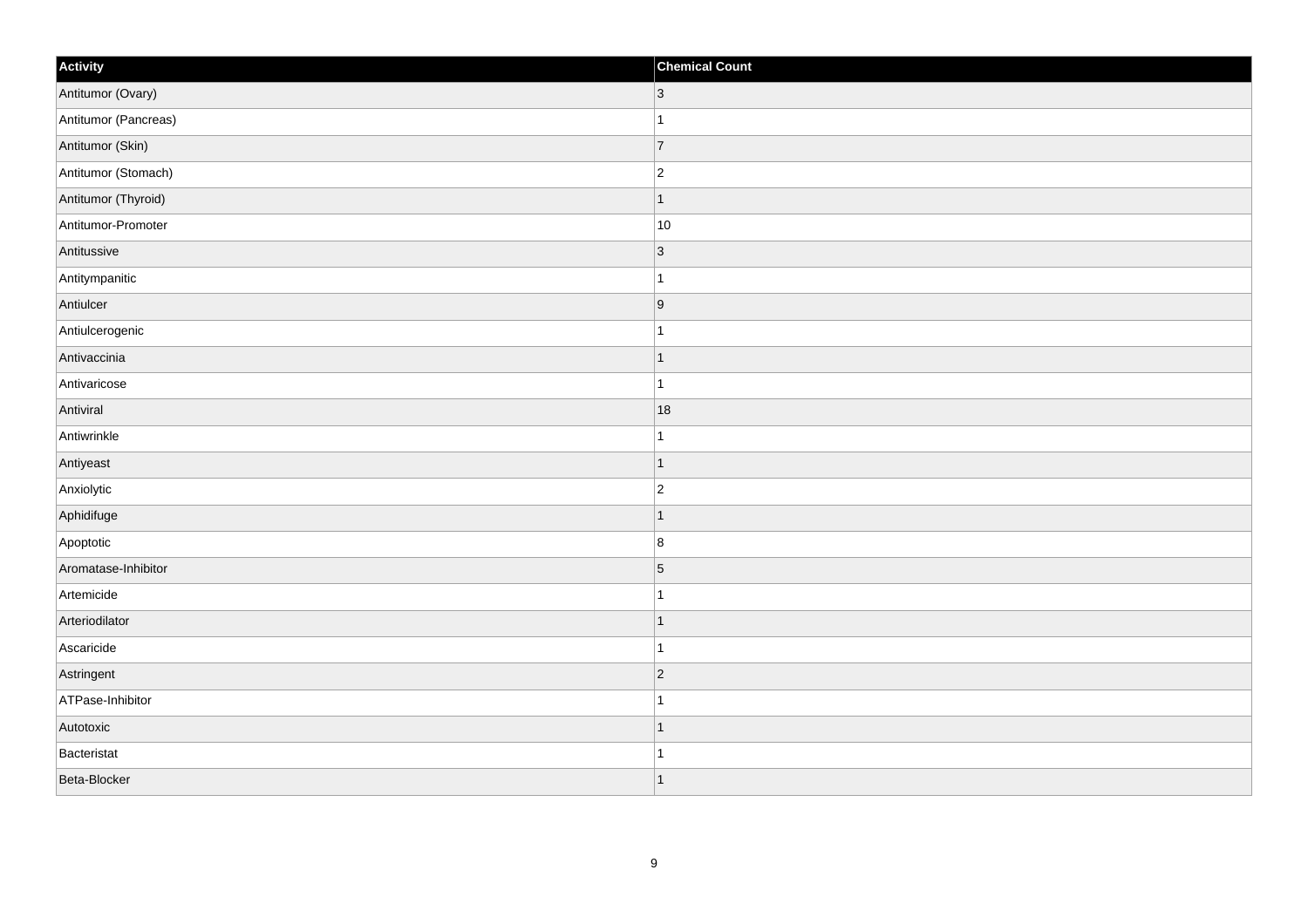| Activity                         | <b>Chemical Count</b> |
|----------------------------------|-----------------------|
| Beta-Glucuronidase-Inhibitor     | 3 <sup>1</sup>        |
| Bradycardiac                     |                       |
| Calcium-Antagonist               | $\overline{4}$        |
| Calcium-Antagonist?              | $\mathbf 1$           |
| Calmodulin-Antagonist            | $\mathbf{1}$          |
| cAMP-Inhibitor                   |                       |
| cAMP-Phosphodiesterase-Inhibitor | 3                     |
| Cancer-Preventive                | 21                    |
| Candida-SAP-Inhibitor            |                       |
| Candidicide                      | $\sqrt{5}$            |
| Capillarifortificant             | 1                     |
| Capillarigenic                   | $ 2\rangle$           |
| Capillariprotective              | $\overline{c}$        |
| Carcinogenic                     | $6\phantom{.}6$       |
| Cardiac                          |                       |
| Cardioprotective                 | 3                     |
| Cardiotonic                      | $\overline{c}$        |
| Cardiotoxic                      |                       |
| Caspase-8-Inducer                | $\overline{1}$        |
| Catabolic                        | $\overline{2}$        |
| Cestodicide                      |                       |
| Chelator                         | $\mathbf 1$           |
| Chemopreventive                  | 6                     |
| Cholagogue                       | $\overline{3}$        |
| Choleretic                       | 10                    |
| Clastogenic                      | $\overline{c}$        |
| <b>CNS-Active</b>                | $\overline{2}$        |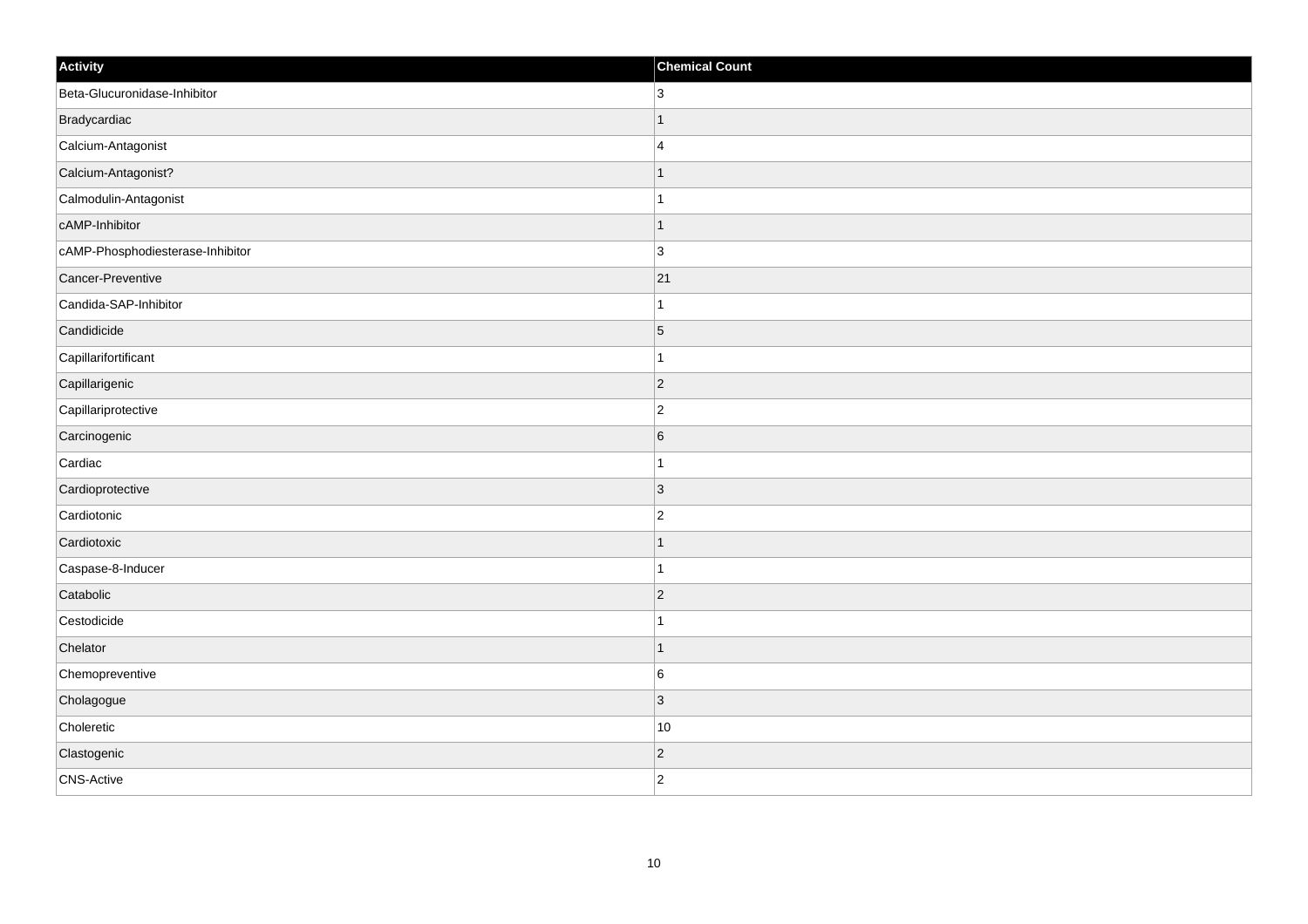| Activity                      | <b>Chemical Count</b> |
|-------------------------------|-----------------------|
| <b>CNS-Depressant</b>         | $ 3\rangle$           |
| CNS-Stimulant                 | $\mathbf{1}$          |
| Co-carcinogenic               | $\mathbf{1}$          |
| Collagen-Sparing              | $ 2\rangle$           |
| Comedolytic                   | $\mathbf 1$           |
| COMP-Inhibitor                | $\overline{1}$        |
| COMT-Inhibitor                | $\vert$ 1             |
| Copper-Chelator               | $ 2\rangle$           |
| Cosmetic                      | $\mathbf{1}$          |
| COX-1-Inhibitor               | $\vert$ 2             |
| COX-2-Inhibitor               | $6\overline{6}$       |
| Cyclooxygenase-Activator      | $\overline{2}$        |
| Cyclooxygenase-Inhibitor      | $\overline{7}$        |
| Cytochrome-P450-1A1-Inhibitor | $\mathbf{1}$          |
| Cytochrome-P450-1A2-Inhibitor | $\mathbf{1}$          |
| Cytoprotective                | $\vert$ 2             |
| Cytotoxic                     | 9                     |
| Deiodinase-Inhibitor          | 4                     |
| Depressant                    | $\mathbf{1}$          |
| Dermatitigenic                | $\mathbf{1}$          |
| Detoxicant                    | $ 2\rangle$           |
| Diaphoretic                   | $\mathbf{1}$          |
| Diaphoretic?                  | $\vert 3 \vert$       |
| Differentiator                | 3                     |
| Diuretic                      | 9                     |
| <b>DNA-Active</b>             | 1                     |
| <b>DNA-Protective</b>         | $\overline{2}$        |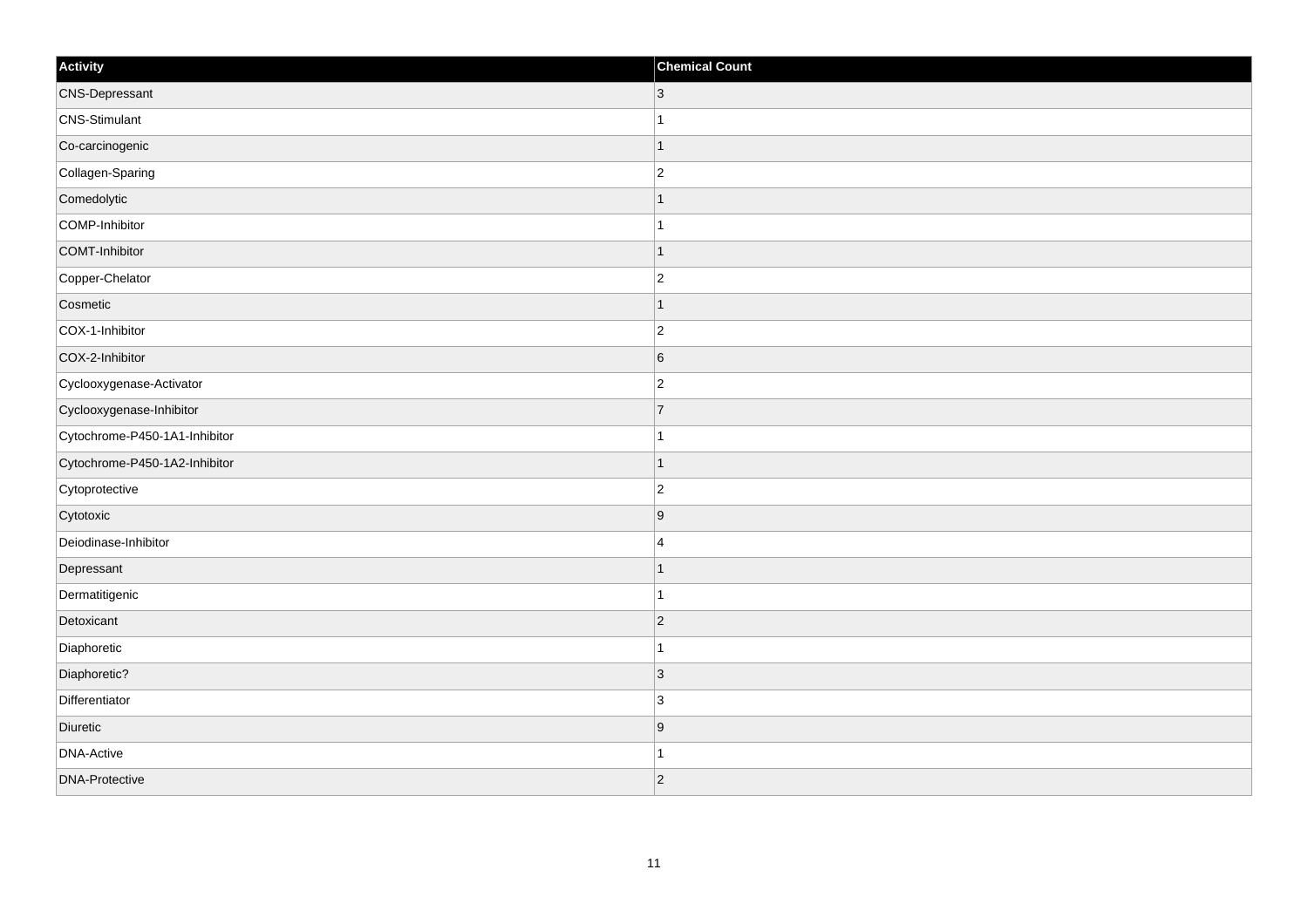| Activity                       | <b>Chemical Count</b>    |
|--------------------------------|--------------------------|
| Dye                            | 1                        |
| Elastase-Inhibitor             |                          |
| Estrogenic                     | $\overline{5}$           |
| Estrogenic?                    | -1                       |
| Expectorant                    | 1                        |
| Febrifuge                      |                          |
| FLavor                         | $\overline{c}$           |
| Fungicide                      | 10                       |
| Fungistat                      |                          |
| Gastroprotective               | 1                        |
| Glucosyl-Transferase-Inhibitor | $\overline{3}$           |
| Glutathione-Depleting          |                          |
| Gonadotrophic                  |                          |
| Hemolytic                      |                          |
| Hemostat                       | $\overline{4}$           |
| Hemostatic                     | 1                        |
| Hepatocarcinogenic             | 1                        |
| Hepatomagenic                  | $\vert$ 2                |
| Hepatoprotective               | 14                       |
| Hepatotonic                    |                          |
| Hepatotoxic                    |                          |
| Hepatotropic                   | $\vert$ 2                |
| Herbicide                      |                          |
| HIF-1alpha-Inhibitor           | $\overline{\phantom{a}}$ |
| Histamine-Inhibitor            | $\overline{c}$           |
| HIV-RT-Inhibitor               | $\vert 3 \vert$          |
| Hyaluronidase-Inhibitor        | $\overline{2}$           |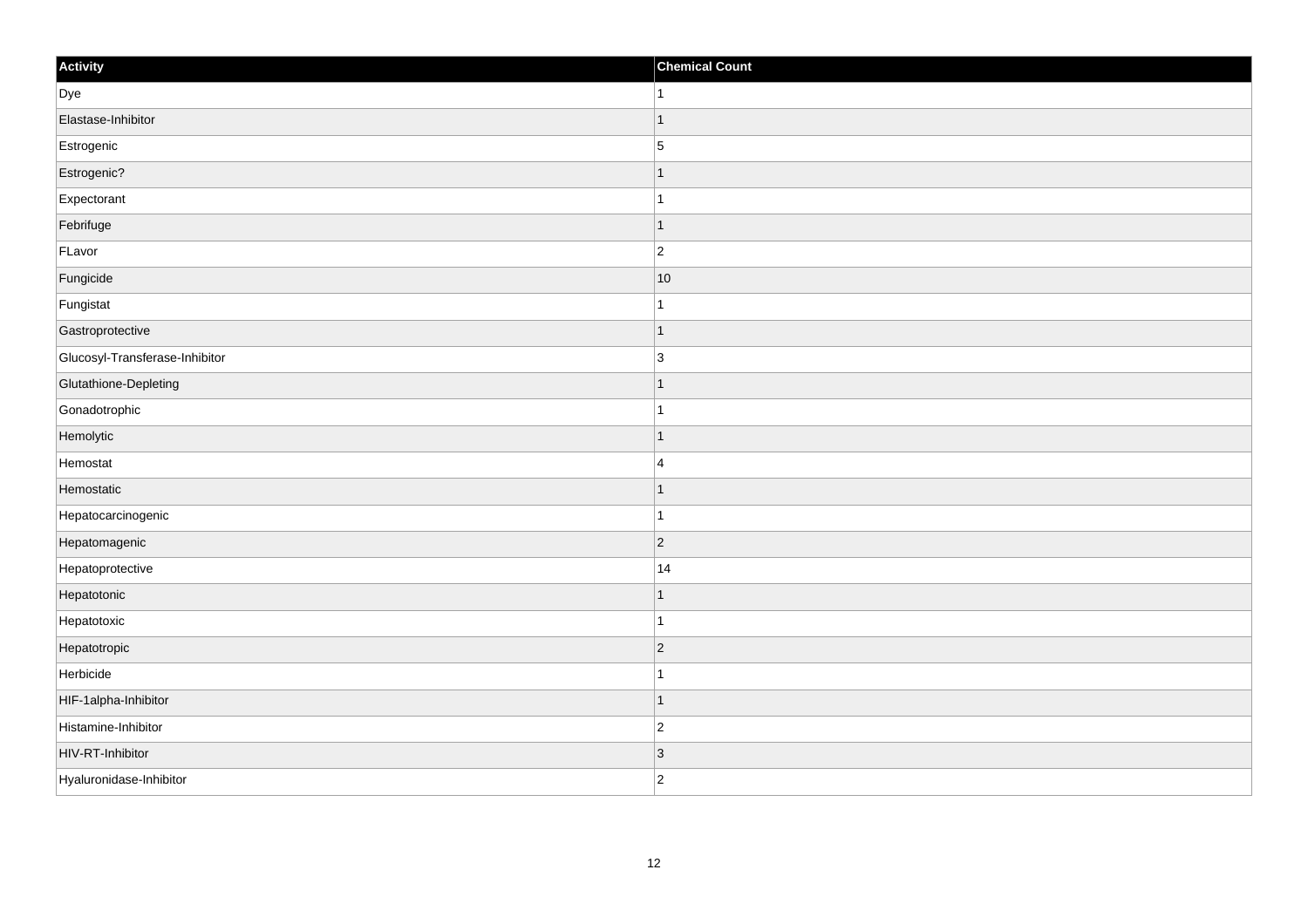| Activity                           | <b>Chemical Count</b> |
|------------------------------------|-----------------------|
| Hydrocholerectic                   | $\vert$ 1             |
| Hypercholesterolemic               | $\mathbf{1}$          |
| Hypocholesterolemic                | $6\overline{6}$       |
| Hypoglycemic                       | $6\overline{6}$       |
| Hypolipidemic                      | $\vert$ 2             |
| Hypotensive                        | 8                     |
| ICAM-1-Inhibitor                   | $ 3\rangle$           |
| IKK-Inhibitor                      | $ 2\rangle$           |
| Immunomodulator                    | $ 2\rangle$           |
| Immunostimulant                    | $6\overline{6}$       |
| Immunosuppressant                  | 3                     |
| iNOS-Inhibitor                     | 4                     |
| Inotropic                          | $ 3\rangle$           |
| Insecticide                        | $\vert$ 1             |
| Insectifuge                        | $6\overline{6}$       |
| Insectiphile                       | 3                     |
| Insulinogenic                      | $\mathbf{1}$          |
| Interferonogenic                   | $\mathbf{1}$          |
| Interleukin-6-Inhibitor            | $\vert$ 1             |
| Iodothyronine-Deiodinase-Inhibitor | $ 2\rangle$           |
| JNK-Inhibitor                      | $\mathbf{1}$          |
| Juvabional                         | $\vert$ 4             |
| Keratolytic                        | $\mathbf{1}$          |
| Larvistat                          | 3                     |
| Laxative                           | $\vert$ 1             |
| Leucocytogenic                     | ∣1                    |
| Leukotriene-Inhibitor              | $ 2\rangle$           |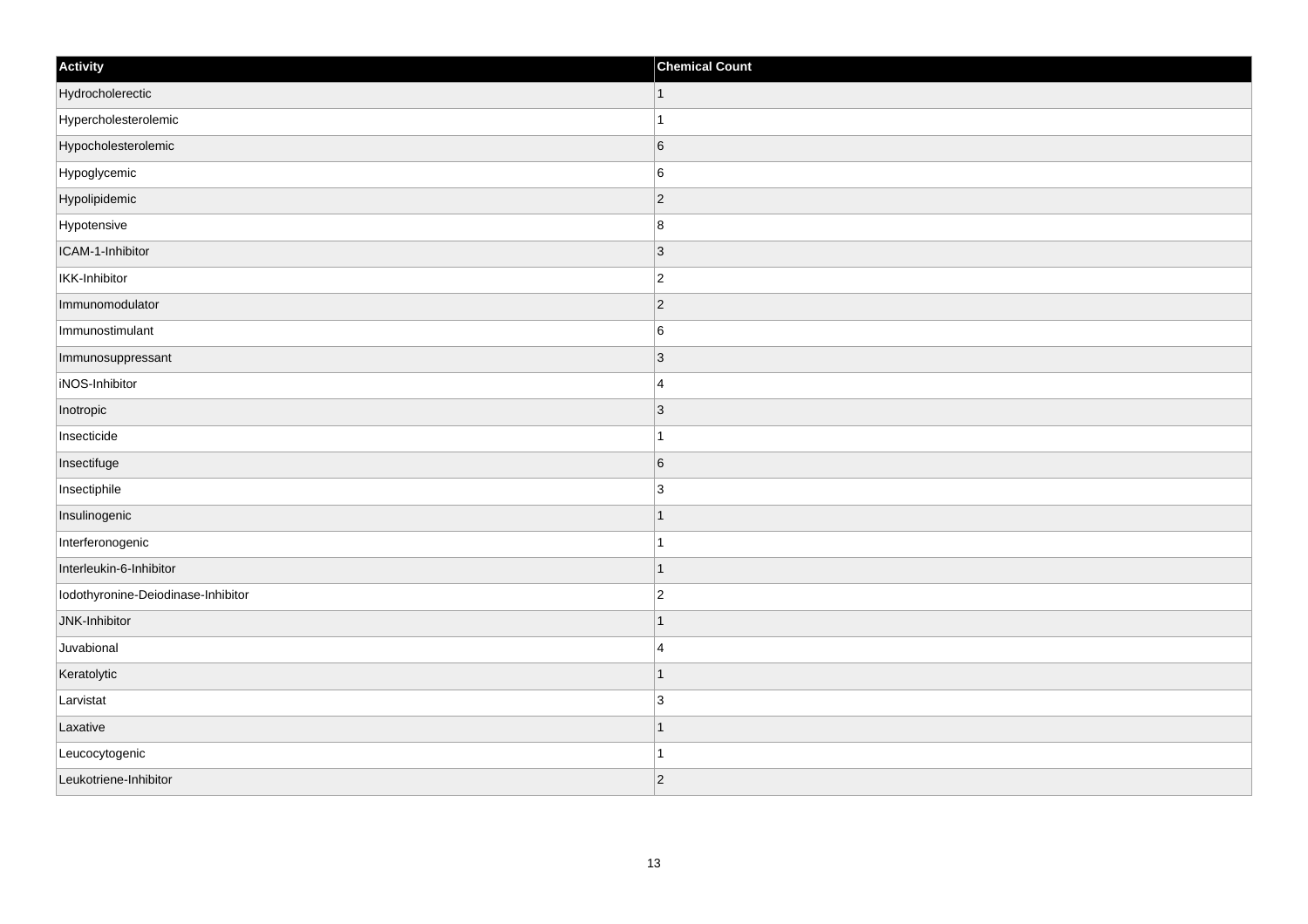| Activity                          | <b>Chemical Count</b> |
|-----------------------------------|-----------------------|
| Lipoxygenase-Inhibitor            | 10                    |
| Lubricant                         | $\overline{c}$        |
| Lyase-Inhibitor                   | 1                     |
| MAO-A-Inhibitor                   | $ 2\rangle$           |
| MAO-Inhibitor                     | $\overline{4}$        |
| MAPK-Inhibitor                    | $ 2\rangle$           |
| Mast-Cell-Stabilizer              | 1                     |
| Metal-Chelator                    | $\overline{3}$        |
| Metal-Chelator (Copper)           |                       |
| Metalloproteinase-Inhibitor       | $ 2\rangle$           |
| MMP-9-Inhibitor                   | 3                     |
| Musculotropic                     |                       |
| Mutagenic                         | $\overline{4}$        |
| Myoprotective                     |                       |
| Myorelaxant                       | $\overline{3}$        |
| NADH-Oxidase-Inhibitor            | $ 2\rangle$           |
| Natriuretic                       | 1                     |
| Nematicide                        |                       |
| NEP-Inhibitor                     | $\overline{2}$        |
| Nephrotoxic                       |                       |
| Neuroprotective                   | 3                     |
| NF-kB-Inhibitor                   | 3                     |
| NO-Genic                          | $\mathbf 1$           |
| NO-Inhibitor                      | 3                     |
| NO-Synthase-Inhibitor             | $\overline{2}$        |
| Nodulation-Signal                 |                       |
| Ornithine-Decarboxylase-Inhibitor | $\overline{7}$        |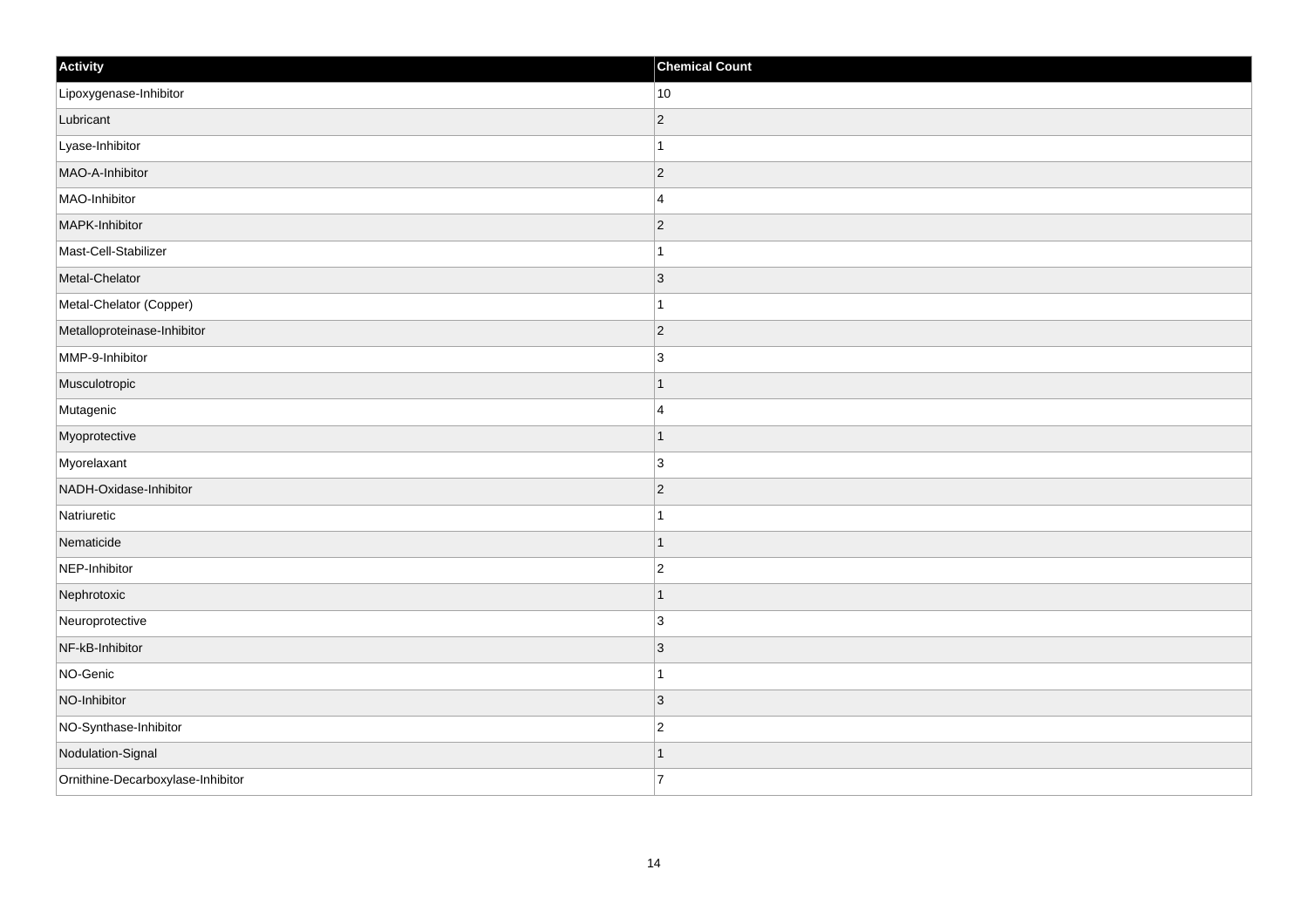| Activity                           | <b>Chemical Count</b> |
|------------------------------------|-----------------------|
| Oviposition-Stimulant              | $ 2\rangle$           |
| P21-Inducer                        |                       |
| P450-Inducer                       |                       |
| P450-Inhibitor                     |                       |
| PAF-Inhibitor                      | $\overline{2}$        |
| Paralytic                          |                       |
| Perfumery                          | -1                    |
| Pesticide                          | 26                    |
| PGE2-Inhibitor                     |                       |
| Phagocytotic                       | $\overline{2}$        |
| Phospholipase-Inhibitor            |                       |
| Phytoalexin                        |                       |
| Piscicide                          |                       |
| PKC-Inhibitor                      |                       |
| Plasmodicide                       |                       |
| Polyamine-Synthesis-Inhibitor      |                       |
| Potassium-Sparing                  |                       |
| Preservative                       |                       |
| Progestational                     |                       |
| Proliferant                        | $\overline{2}$        |
| Prooxidant                         |                       |
| Propecic                           | 3                     |
| Prostaglandigenic                  | $\overline{5}$        |
| Prostaglandin-Synthesis-Inhibitor  | 3                     |
| Prostaglandin-Synthetase-Inhibitor |                       |
| Protease-Inhibitor                 |                       |
| Protein-Kinase-C-Inhibitor         | $\vert 3 \vert$       |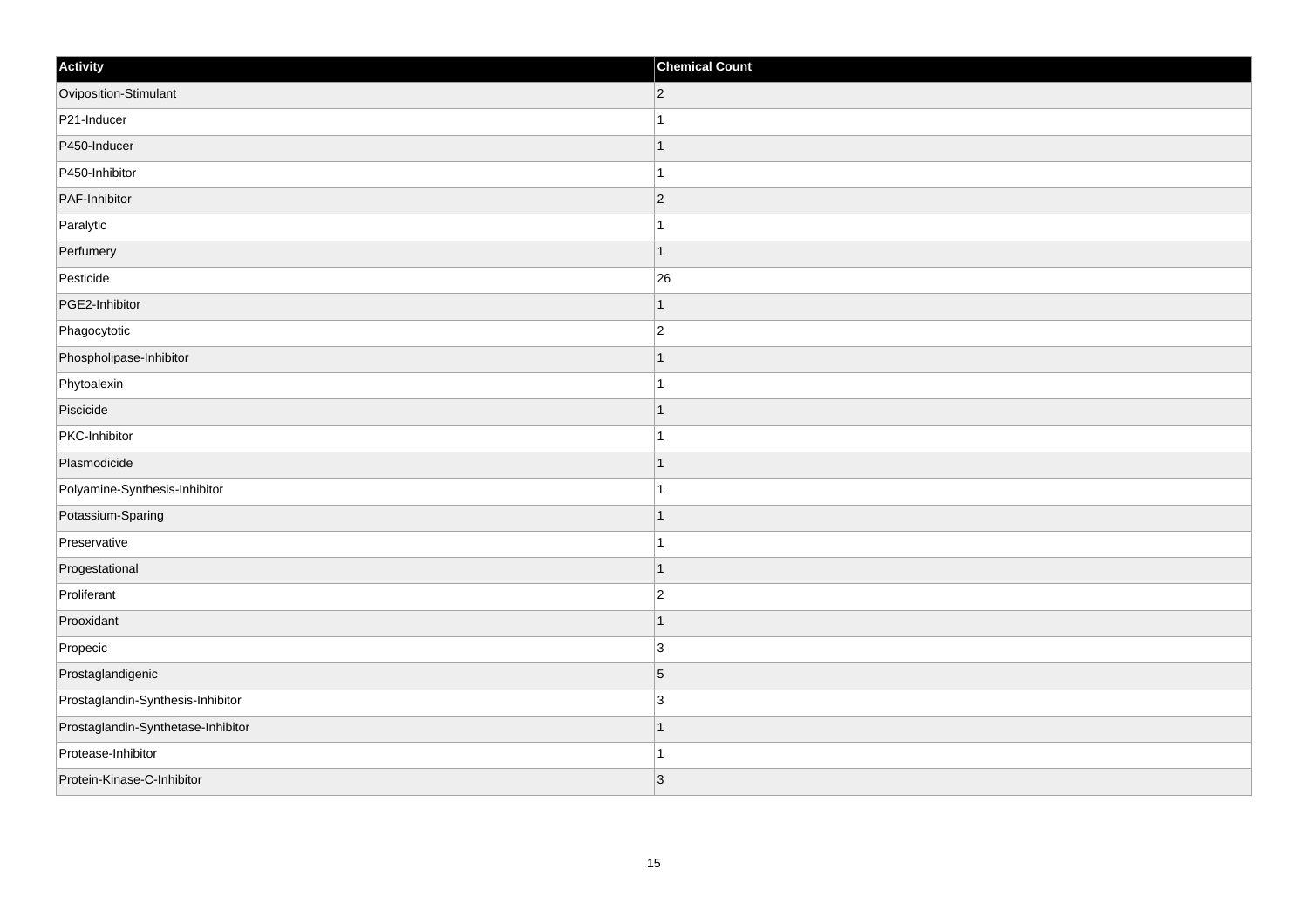| Activity                        | <b>Chemical Count</b> |
|---------------------------------|-----------------------|
| Protisticide                    | $ 3\rangle$           |
| Psychotropic                    | $\mathbf{1}$          |
| PTK-Inhibitor                   | 3                     |
| Quinone-Reductase-Inducer       | $\overline{6}$        |
| Radioprotective                 | $ 2\rangle$           |
| Reverse-Transcriptase-Inhibitor | -1                    |
| Schistosomicide                 | $\mathbf{1}$          |
| Secretogogue                    | $\overline{2}$        |
| Sedative                        | $\vert$ 2             |
| Soap                            | $\mathbf{1}$          |
| Sodium-Sparing                  | $\mathbf{1}$          |
| Spermicide                      | $\mathbf{1}$          |
| Succinoxidase-Inhibitor         | $\mathbf{1}$          |
| Sunscreen                       | 6                     |
| Suppository                     | $\mathbf{1}$          |
| Sweetener                       | $\mathbf{1}$          |
| Taenicide                       | $\mathbf{1}$          |
| Teratologic                     | $\overline{2}$        |
| Thermogenic                     | $\mathbf{1}$          |
| Tineacide                       | $\mathbf{1}$          |
| Tissue-Thromboplastin-Inhibitor | $\mathbf{1}$          |
| TNF-alpha-Inhibitor             | $\overline{5}$        |
| TOPO-2-Inhibitor                | $\mathbf{1}$          |
| Topoisomerase-I-Antagonist      | $\mathbf{1}$          |
| Topoisomerase-I-Inhibitor       | $\overline{5}$        |
| Topoisomerase-II-Inhibitor      | 5                     |
| Trypanocide                     | $\vert$ 1             |